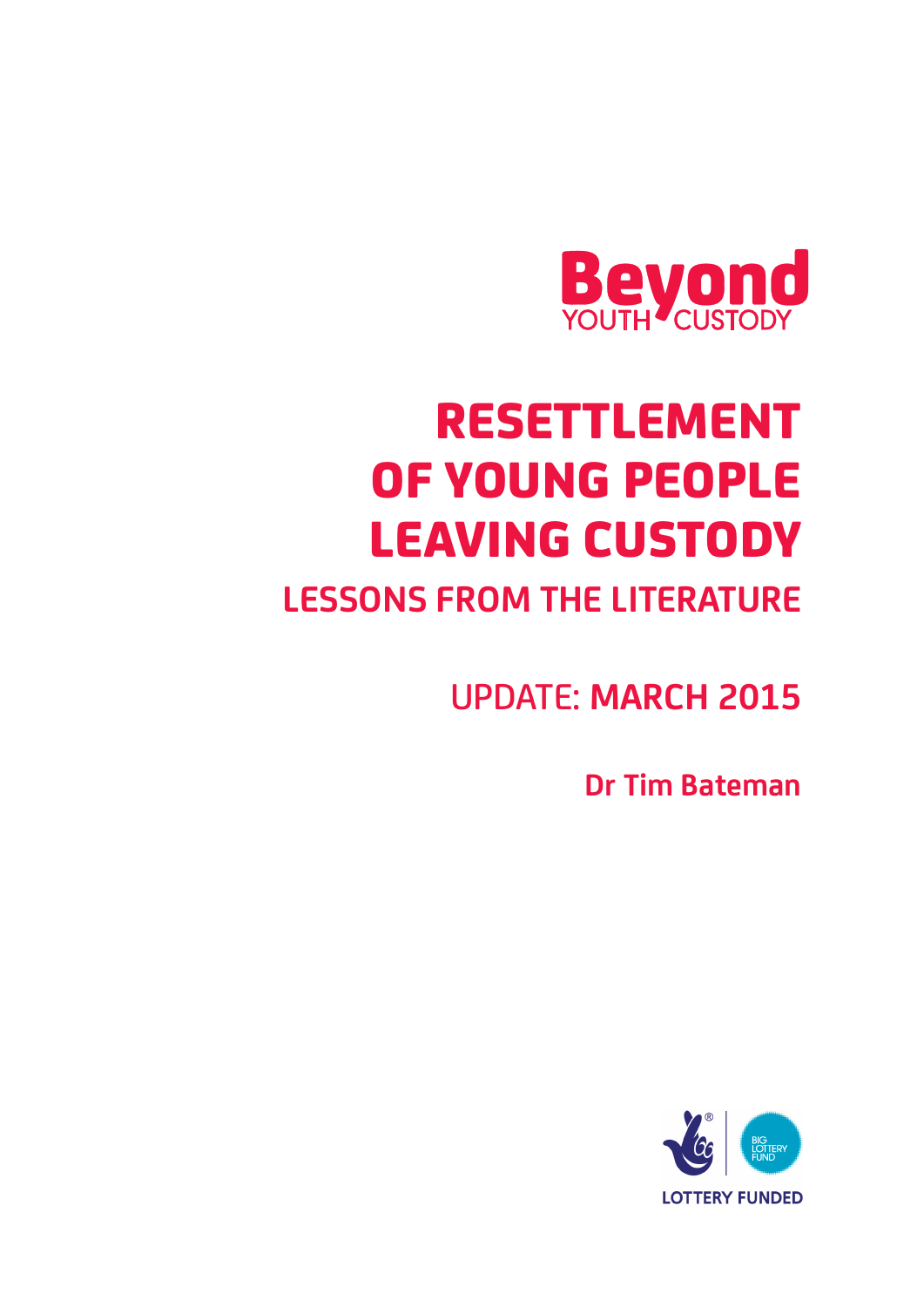# **Introduction**

In April 2013, Beyond Youth Custody (BYC) published an extensive review of the literature on the resettlement of young people from custody (Bateman et al, 2013). New publications are constantly added to the literature, so that the shape of the evidence base is changed incrementally over time. BYC is committed to publishing regular supplements that take account of the latest developments in resettlement policy and practice, and disseminating the most recent research findings in the field. This is the latest in a series providing an overview of relevant publications that have appeared since the most recent update was published in November 2014. It aims to ensure that practitioners and policy makers involved with the resettlement of young people have access to the latest available lessons from research, policy and practice.

#### Trends in imprisonment and challenges for resettlement

Since 2000, the overall number of prisoners in England and Wales has risen sharply. Between 2002 and 2014, for instance, the prison population grew by 20% to a total of 84,485 on 10 October of the latter year (Prison Reform Trust, 2014). That increase has continued into 2015; on 20 March the prison population stood at 85,376 (Ministry of Justice, 2015a). By the end of June 2020, the government projects that the number of people in custody will rise to 90,200 (although estimates range from a low of 81,400 to a possible high of 98,900) (House of Commons Justice Committee, 2015).

This pattern, however, contrasts markedly with that for young people. While the youth custodial population grew during the early part of the 2000s, it has declined sharply since 2008. For children below the age of 18, there has been a further fall since BYC published its last literature review update in November 2014. In August 2014, there were 1,068 children detained in custody. In January 2015, the latest date for which figures are available at the time of writing, this number had reduced to 981; the first time that the population has fallen below 1,000 since April 2000 when the Youth Justice Board (YJB) began to collect figures in their current form. This latest figure represents a fall of 17% since January 2014 and a decline of 68% compared with the highpoint reached in May 2008 (Ministry of Justice, 2015b). The scale of the change is shown in figure 1.



#### Figure 1 **Child custodial population 2001-2015: January of each year**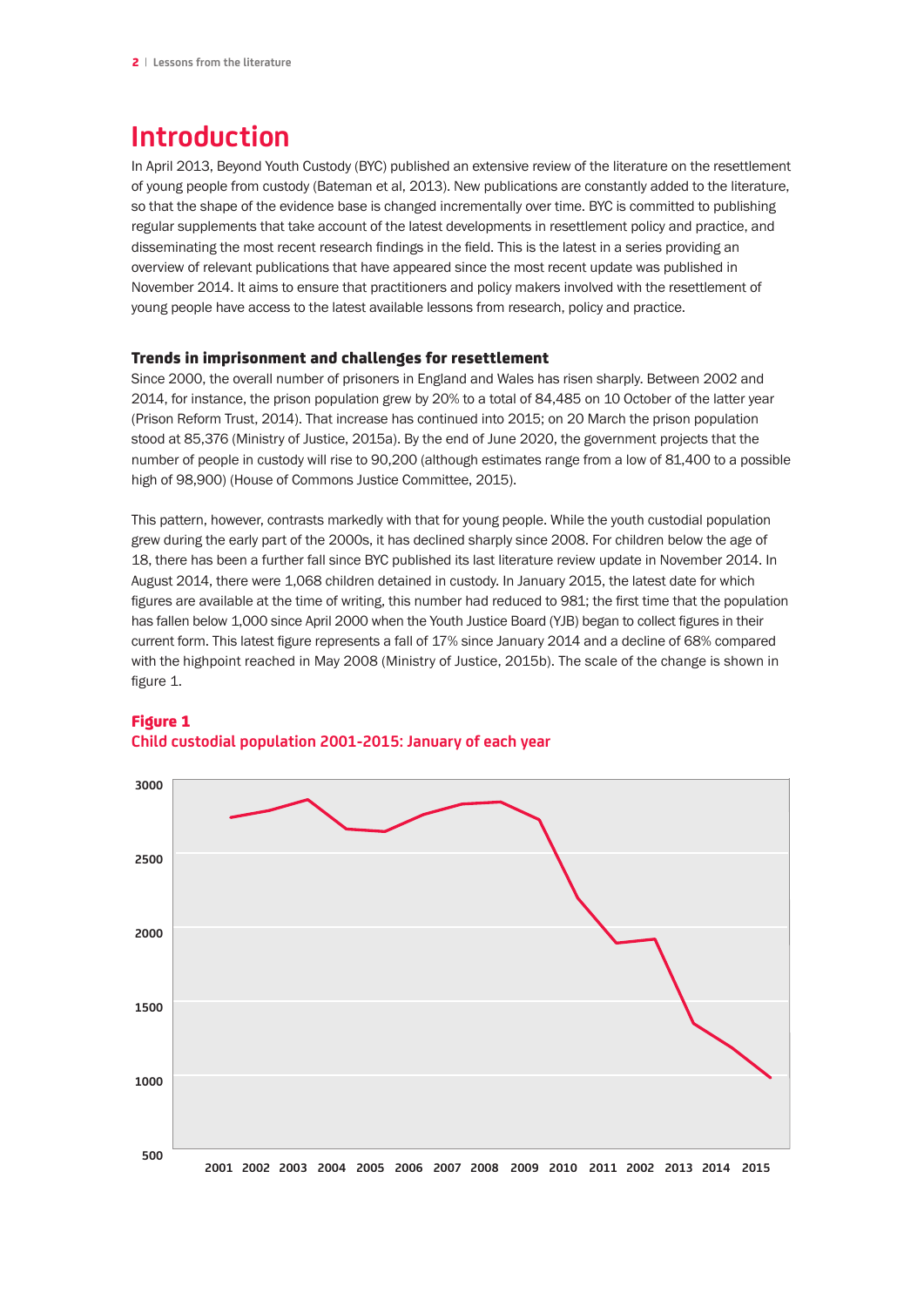The young adult prison population has also fallen, but the trajectory has not been so marked as that for children. As noted in the literature review, the number of 18 to 20 year olds in custody fell by 16% between 2008 and 2012. Since then, the rate of decline appears to have accelerated. As shown in table 1, on 31 December 2014, the number of young people in custody aged between 18 and 20 stood at 5,202, 12% lower than twelve months earlier and 22% lower than in December 2012. Over the same period, the number of young people in custody aged between 21 and 24 has also fallen, although the decline is more modest than that for children or for younger adults, at just over 9% (Ministry of Justice, 2015c and 2015d).

#### Table 1

| Young adult custodial population: December 2012-December 2014 (31st of each month) |  |  |  |
|------------------------------------------------------------------------------------|--|--|--|
|                                                                                    |  |  |  |

| Age range     | <b>Gender</b> | <b>Dec 2012</b> | <b>Dec 2013</b> | <b>Dec 2014</b> |
|---------------|---------------|-----------------|-----------------|-----------------|
| 18-20 years   | Male          | 6,447           | 5,727           | 5,030           |
|               | Female        | 236             | 188             | 172             |
|               | Total         | 6,683           | 5,915           | 5,202           |
| $21-24$ years | Male          | 12,788          | 12,014          | 11,614          |
|               | Female        | 504             | 420             | 406             |
|               | Total         | 13,292          | 12,434          | 12,020          |

As noted in a previous update (Bateman and Hazel, 2014a), it is possible to understand these different trends, according to age, as a consequence of the sharper reductions in relation to children in custody filtering through to young adults. Such an account would be consistent with the fact that the decline in custody began earlier for those aged between 10 and 17. Further support for this hypothesis might be argued to derive from the fact that, for all three groups, the reduction in imprisonment has been higher for females than for males, as shown in table 2 (Ministry of Justice, 2015b; 2015c; 2015d).

As far as children are concerned, it has been suggested that the more rapid decline in the use of custody for girls can be explained – at least in part – by the differential effect of the introduction of a target for youth justice to reduce the number of first time entrants to the system, and other diversionary measures. It is argued that girls have benefited more from such measures because their offending is less serious in nature and less persistent than that of boys and is accordingly more likely to attract an out-of-court, or informal, disposal (Bateman, 2014). There is, moreover, a relationship between the number of children prosecuted and the child custodial population (Bateman, 2012). Accordingly, as girls have been filtered out of court at a faster rate than boys, the fall in custody has been correspondingly greater for the former group. To the extent that this explanation is convincing, the similar pattern shown for older females – but with a less pronounced decline – might be thought consistent with a 'knock on' effect from the reduced incarcerated child population to young adults.

#### Table 2

#### **Decline in custodial population for children and young adults by age group and gender**

| Age range     | <b>Gender</b> | <b>Period measured</b> | <b>Percentage fall in population</b> |
|---------------|---------------|------------------------|--------------------------------------|
| $10-17$ years | Male          |                        | 27%                                  |
|               | Female        | Jan 2013-Jan 2015      | 34%                                  |
| $18-20$ years | Male          |                        | 22%                                  |
|               | Female        | Dec 2012-Dec 2014      | 27%                                  |
| $21-24$ years | Male          |                        | 9%                                   |
|               | Female        | Dec 2012-Dec 2014      | 19%                                  |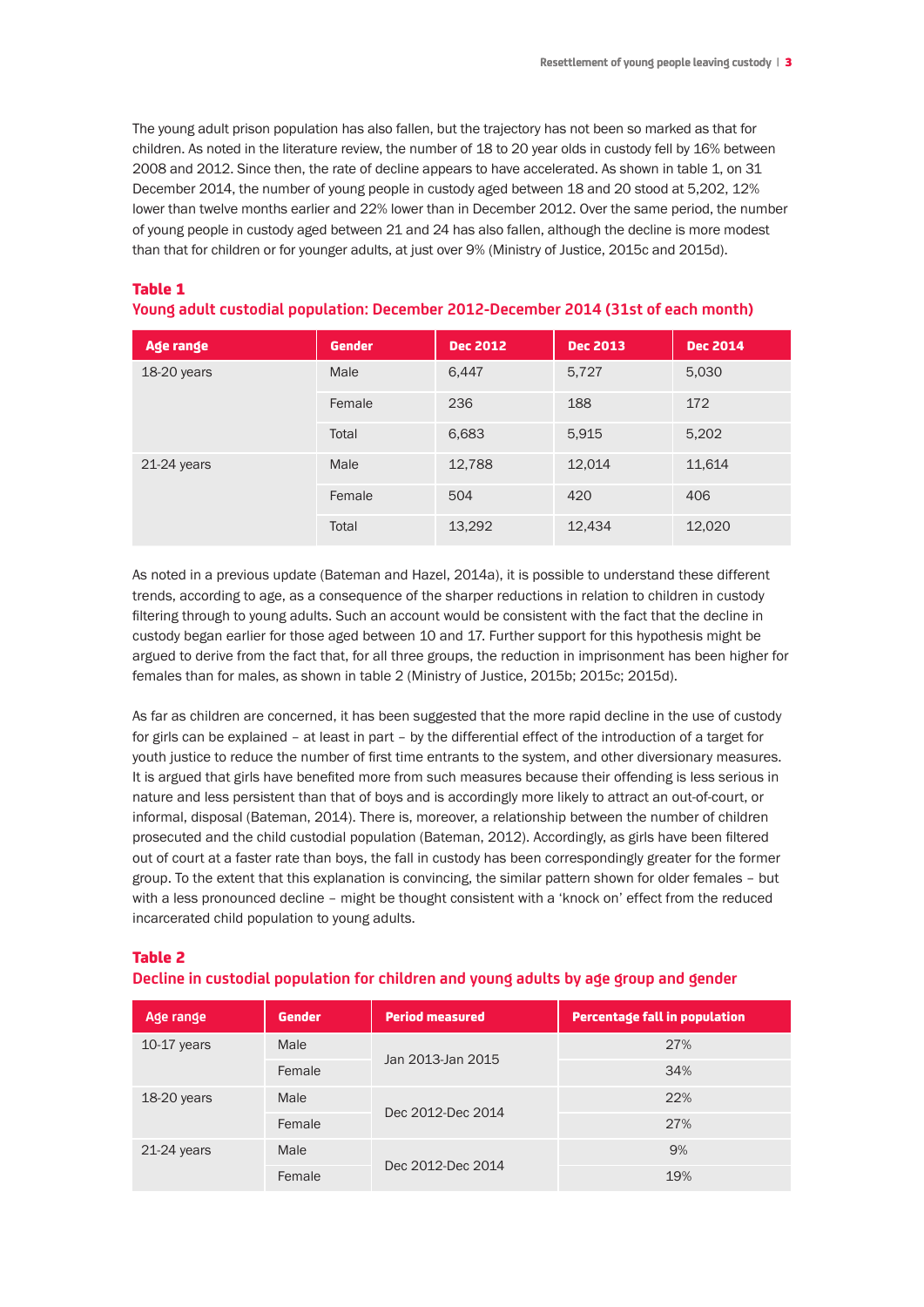It is frequently acknowledged that while the reduction in incarceration of young people is obviously to be welcomed, it nonetheless poses additional challenges for those responsible for resettlement (Bateman et al, 2013). As children and young people whose offending is of a less serious or persistent nature are increasingly diverted from custody, the residual population is correspondingly more likely to display entrenched patterns of offending and higher concentrations of complex needs. No relevant data are published disaggregated for young adults aged between 18 and 24. However, given the more rapid reductions in the size of the children's estate, one would, in any event, anticipate that manifestations of any such pattern would be more pronounced in the younger age range.

A previous update summarised some of the evidence in this regard (Bateman and Hazel, 2014b). Further indications of this effect are given in a survey of children in prison conducted annually by HM Inspectorate of Prisons (HMIP) and the YJB (Prime, 2014). Almost one in four (23%) 15 to 17-year-old boys in young offender institutions (YOIs) in 2013/14 reported having emotional problems or mental ill health, a four percentage point increase from the previous year.

The Young Review on improving outcomes for black and minority ethnic (BME) young men in the criminal justice system (Baroness Young, 2014) notes that young people from minority ethnic communities suffer from a range of broader structural disadvantages that result in them having reduced 'social capital' when compared with their white peers which in turn tends to make desistance less likely and the provision of resettlement support for this group more challenging. This finding is of particular import given that the decline in custody has not benefited this particularly vulnerable population to the same extent as their white counterparts. Thus, while the white child custodial population fell by 70% between January 2008 and January 2015, the equivalent figure for minority ethnic children was just 48% (Ministry of Justice, 2015b). As a consequence, over that period, the BME population of the children's secure estate grew from 25% to 39%.

While their vulnerabilities have increased, it would appear that the experience of incarcerated children has deteriorated. For instance, fewer boys in YOIs said that they felt safe on their first night in 2013/14 than in 2012/13 (78% against 82%) and more indicated that they had had problems with gangs on arrival at the institution (16% against 10%). Particularly concerning, from a resettlement perspective, is a reduction, from 84% to 76%, in the proportion of children, who reported having a personal officer upon arrival at the institution. Moreover, where respondents did have a personal officer, less than half considered that he or she had helped them to prepare for release (representing a decline from 52% in 2012/13 to 45% in 2013/14).

This rather unsettling picture is reinforced by figures showing a relative increase in 'restrictive physical interventions' (RPIs) by staff to manage behaviour, assaults and episodes of self-harm within custody which have hit a 'five year high' (Puffett, 2015). As shown in table 3, the number of each type of incident, per 100 children in the secure estate, was considerably higher in 2013/14 than in 2009/10 (Youth Justice Board, 2015a).

| . .          |            | . .            |           |
|--------------|------------|----------------|-----------|
| <b>Years</b> | <b>RPI</b> | <b>Assault</b> | Self-harm |
| 2009/10      | 17.6       | 9.1            | 5.3       |
| 2010/11      | 20.5       | 10.1           | 4.1       |
| 2011/12      | 25.1       | 10.0           | 5.1       |
| 2012/13      | 23.8       | 10.1           | 5.2       |
| 2013/14      | 28.4       | 14.6           | 6.6       |

#### Table 3

**Number of RPIs, assaults and self-harm incidents per 100 children in the secure estate**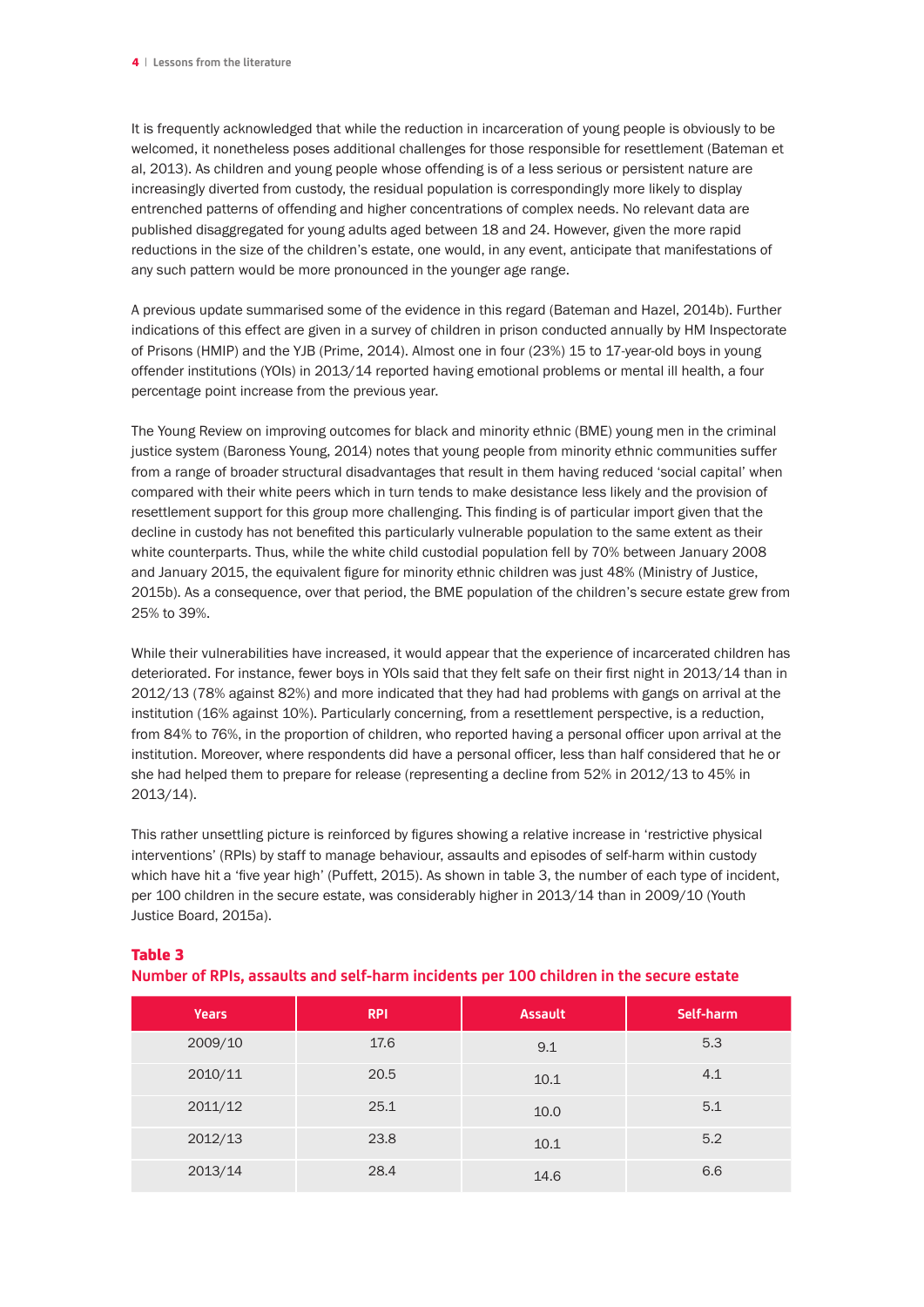Indeed, management of behaviour in some institutions had become so problematic that the YJB confirmed it was considering placing police officers at Feltham YOI to 'cut violent incidents inside it and reoffending rates among young people upon release' (Hayes, 2015).

These increases have not, however, been uniform across the whole of the secure estate but have been particularly marked in YOIs. Moreover, the worsening of children's experiences in custody recorded by the HMIP survey (Prime, 2014) in YOIs was not replicated in secure training centres (STCs). While, in the former establishments, all but five of the 44 responses generating a significant difference over the previous year registered a deterioration, there were some improvements in STCs. (The survey does not include secure children's homes (SCHs) – the third type of establishment in the secure estate for children – and there are no comparable data for these establishments.) The better performance of STCs in this respect and the reduced level of violence, by comparison with the larger YOIs, might be thought to have a broader policy relevance given the government's plans to develop a network of large custodial institutions in the form of secure colleges (see the next section for more detail) since SCHs and STCs are both substantially smaller than YOIs (and the proposed secure colleges) and enjoy higher staff to child ratios.

That the vulnerability evident in the child custodial population extends to young adults is confirmed by a recent report published by Inquest and the Transition to Adulthood (2015) which analyses the deaths of the 62 young adults and three children who died in custody between January 2011 and December 2014. Many of these young people had:

backgrounds and experiences of family discord, bereavement, substance misuse, self harm, mental health difficulties, learning disabilities, exploitation, abuse, trauma underpinned by poverty and inequality [compounded by] a further deterioration in the conditions and regimes as evidenced by overcrowding, poor prisoner-staff relationships and long lock up hours (23 hours per day locked in a cell is not uncommon in some of the young adult estates). Inquest and Transition to Adulthood, 2015

From a resettlement perspective, the process of preparing increasingly vulnerable young people for release is inevitably more difficult where they are detained in an environment in which they feel unsafe, where levels of violence are enhanced and where their day-to-day experiences are less positive that those they have previously experienced.

#### Changes to the custodial estate

The falls in youth incarceration described above have inevitably been associated with a restructuring of the secure estate in line with reduced requirement for custodial capacity. This has resulted in a significant reduction in the size of the secure estate for children. The YJB decommissioned 905 custodial places during the course of 2013/14 (Youth Justice Board, 2014a); during the latest Spending Review period, these and earlier reductions represented savings to the public purse of £317 million (House of Commons Justice Committee, 2015). In October 2014, the YJB announced that it would withdraw a total of 248 places from Hindley YOI and 58 places from Hassockfield STC (Youth Justice Board, 2014b). All children from Hindley YOI had been transferred by 27 February 2015.

The impact of the changes on SCHs, the smallest of the three sectors within the secure estate for children which provides accommodation for children detained in welfare proceedings as well as those through the youth justice system, has been particularly marked. Between April 2005 and January 2015, while the population of children held in STCs fell by 10%, the population held in SCHs declined by 58% (Ministry of Justice, 2015b). The smaller size of the latter units makes them more vulnerable to closure. In 2003, the YJB contracted with 22 SCHs; by 2012, that had fallen to 10 (Howard League, 2012). There were two further closures during 2014 (Abrams, 2015). In evidence to the Justice Committee, the Standing Committee for Youth Justice suggested that 'custodial provision for young people had been decommissioned in a haphazard manner, pointing out, for example, that there were no SCH places in London and the South East' (House of Commons Justice Committee, 2015).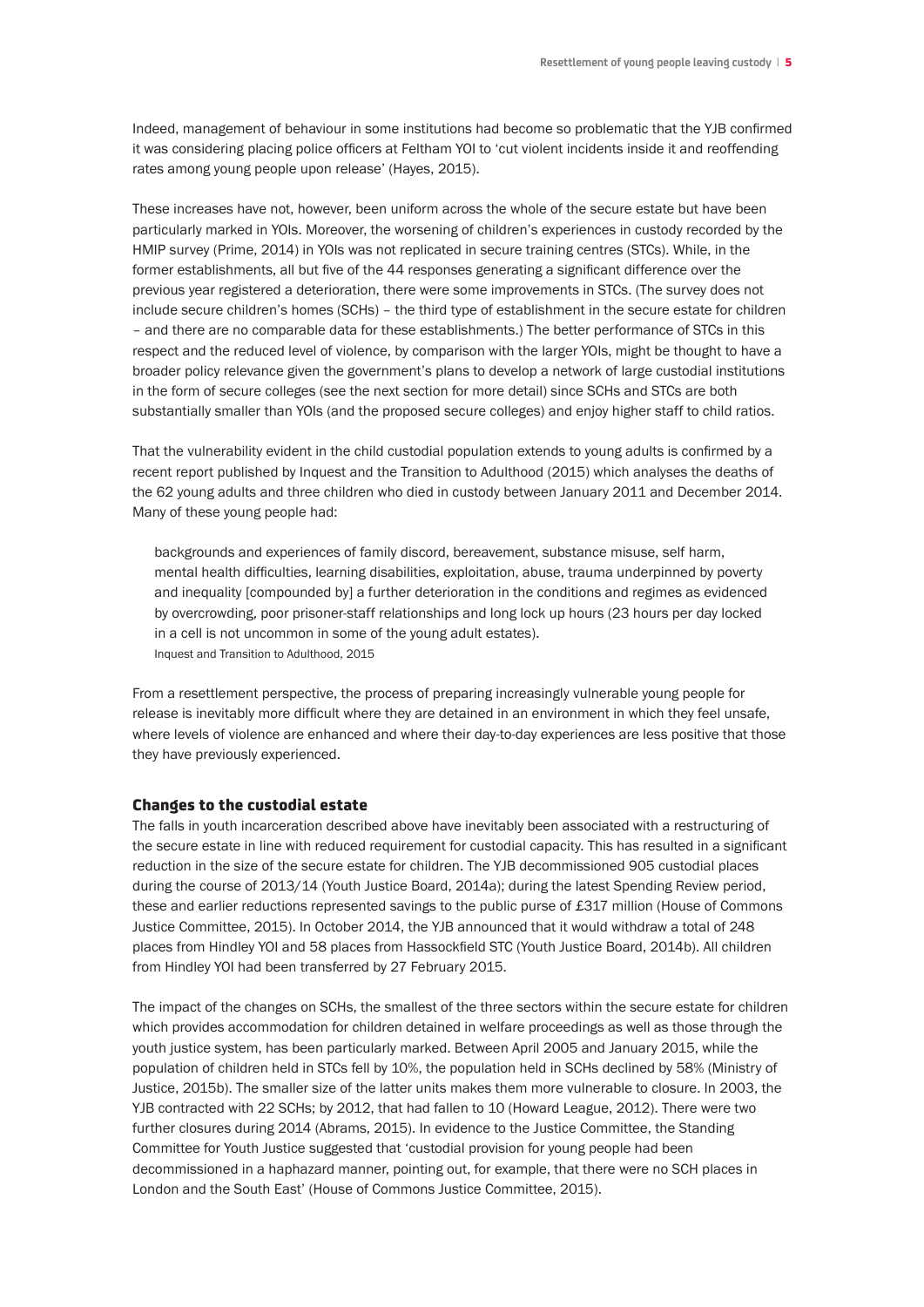The reduction in capacity has generated a severe shortage in secure provision for children in need of care and protection, leading to an announcement by the minister for children that secure accommodation should be commissioned nationally, although the mechanics of this process have yet to be determined (Timpson, 2015).

Provision for 18 to 21 year olds would appear to be increasingly piecemeal. The decommissioning of some of the dedicated provision for males in this age group, and their integration into the broader prison estate has, according to the House of Commons Justice Committee (2015), 'had a destabilising impact on the prisons concerned, including through increased violence'. At present, young adults are held across a wide range of establishments, including YOIs that hold young adults only, adult prisons where young adults are held in separate young adult wings, and those where all prisoners over the age of 18 are totally integrated (HM Chief Inspector of Prisons, 2014).

There is no separate custodial YOI provision for women aged 18 to 21, as there is for young men. Instead, this group is officially held in 'designated accommodation' within adult female prisons where, dependent on risk assessment, they mix with older women (Ministry of Justice, 2012). In practice, the extent to which this accommodation is distinct is questionable, with reports by HMIP finding little evidence of any differential provision for young adult women (Bateman and Hazel, 2014c).

The longer-term position in relation to custodial accommodation for young adults remains unclear. The government has previously proposed to abolish the distinct sentence of detention in a YOI for 18 to 21 year olds, but a final decision has been put on hold pending publication of the Harris Review into young adult deaths in custody which was scheduled for spring 2015 (House of Commons Justice Committee, 2015). In evidence to the Justice Committee, Michael Spurr, Head of the National Offender Management Service, indicated that while this option is still under consideration, abolition of a separate disposal would not 'necessarily mean moving away from having specialist establishments for younger people'. He further noted that he would:

like the flexibility to address the needs of the population that arise. At the moment we have a mixture of different arrangements for young adults, and what we are trying to do is evaluate the evidence for the best approach for what is…a more challenging young adult population than we have had previously.

Spurr, 2014

His response again confirms the increasingly difficult and volatile climate in which resettlement services are delivered.

The longer-term reconfiguration of custodial provision for those aged under 18 is also currently uncertain. The government is wedded to plans, first outlined in the Green Paper *Transforming Youth Custody*, to establish a network of 'secure colleges', which would aim to put education 'at the heart of detention' (Ministry of Justice, 2013). Criticism of the proposal has tended to focus on the size of these establishments, drawing on evidence – such as that cited in the previous section of this update in relation to STCs and the most recent annual report of the HM Chief Inspector of Prisons (2014) – which suggests that small units may provide a safer environment and deliver a better experience for vulnerable children. The first purpose-built secure college, scheduled to open in April 2017, is projected to hold 320 children, equivalent to more than 30% of the current child custodial population.

As noted in a previous literature review update, particular concerns have been expressed in relation to the position of children aged under 15, and girls, both of whom would constitute very small minority groups within such a large establishment (Bateman and Hazel, 2014b). The Criminal Justice and Courts Act 2015, which received Royal Assent on 12 February 2015, establishes – in Section 38 – that secure colleges are one of the institutions which may be used for the custodial detention of children aged under 18. Following an amendment, moved by the government in the House of Lords on 21 January 2015, those powers of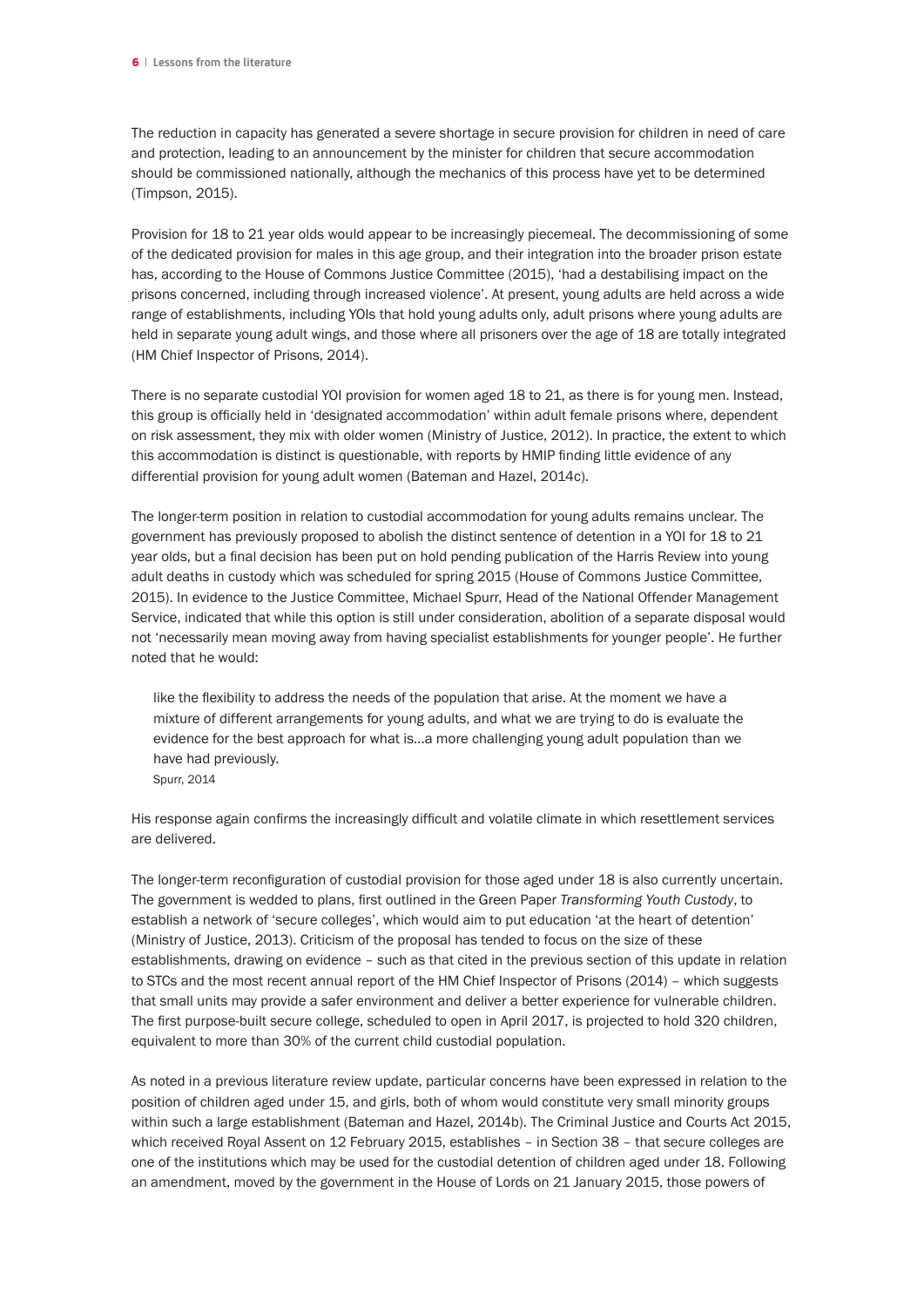detention can only be implemented in the case of girls or children aged between 10 and 15 following approval by both Houses of Parliament (Great Britain, 2015). Lord Faulkes, on behalf of the government, affirmed that he was:

confident that secure colleges will be able to meet the needs of these vulnerable groups and achieve improved outcomes for them [and that the government did not] want to prevent girls and under-15s in future being able to benefit from the pioneering approach and enhanced provision that secure colleges will offer. Hansard, 2015

In this context, the amendment was an acknowledgement of widespread concerns that would allow Parliament to consider the issue further in due course rather than an acceptance that these groups would not be placed in secure colleges.

The future of secure colleges as a whole remains uncertain since it may depend upon the outcome of the general election in May 2015. According to an article in the Guardian newspaper, the contract for the first secure college will not be signed before the election and Labour has confirmed its opposition to the proposals. Sadiq Khan, Shadow Secretary of State for Justice, is quoted in the article as saying that Labour has a long standing commitment to cancel the secure college (Travis, 2015).

Within the existing estate as currently configured, however, more immediate plans to improve educational provision for children in custody have seen some progress with the government announcing that it has awarded contracts to commence in March 2015 in four YOIs – Cookham Wood, Feltham, Werrington and Wetherby – that will double the number of hours young people spend receiving educational provision (Ministry of Justice, 2014).

#### Developments in resettlement

Other legislation with significant implications for the resettlement of young people was implemented on 1 February 2015. From that date, contracted Community Rehabilitation Companies assumed many of the functions – including resettlement – previously exercised by probation in respect of all offenders other than those assessed as posing the highest level of harm. At the same time, the statutory requirements in relation to post-custody supervision were amended to ensure that all young people, over the age of 18, returning to the community receive at least 12 months of supervision irrespective of the length of their sentence (Great Britain, 2014).

The consequences of these legislative changes are detailed in table 4 on page 8.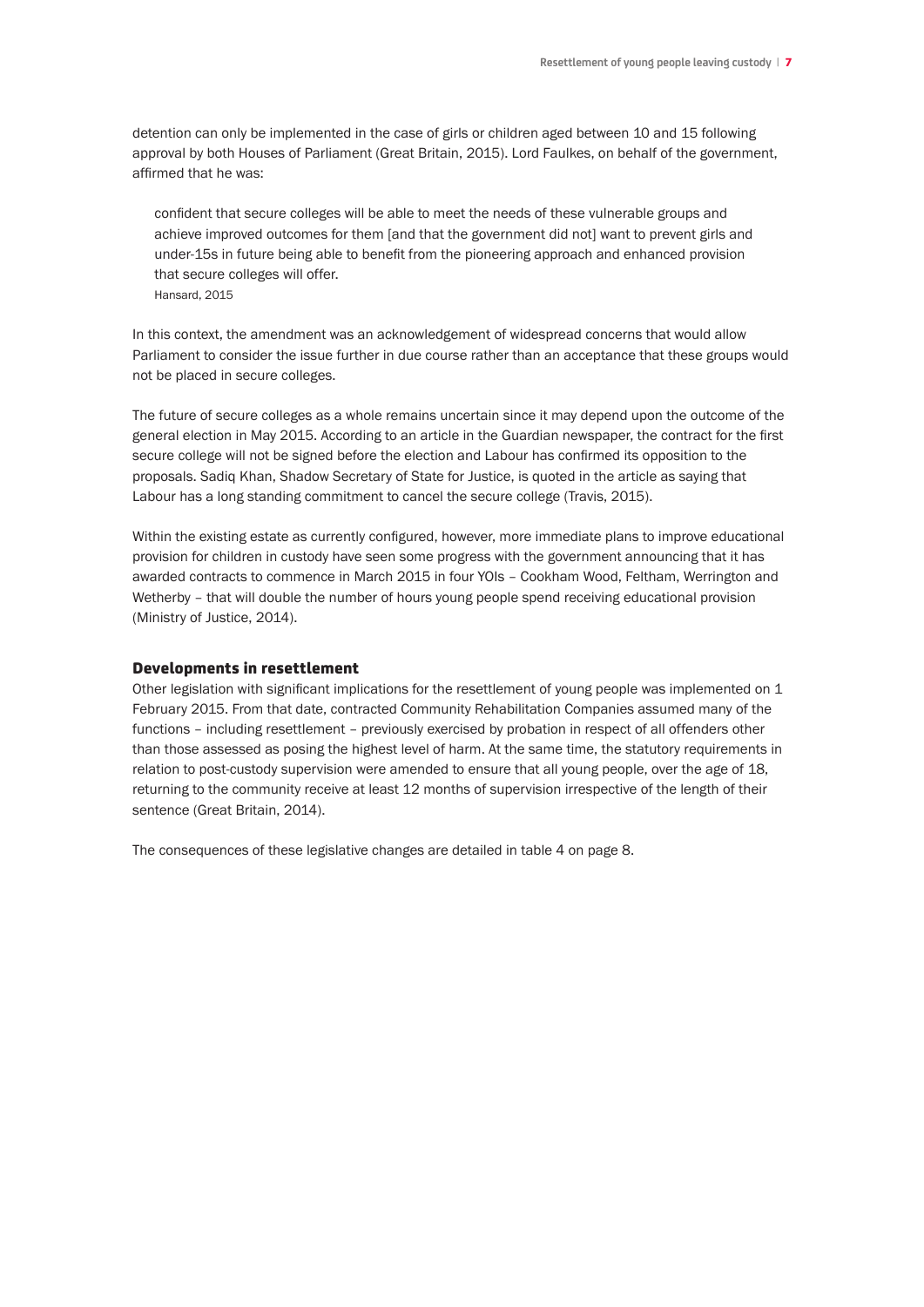| <b>Who</b>                                | Sentence length                         | <b>Prior to changes</b>                                                                                                                | <b>After changes</b>                                                                                                                                                          |  |
|-------------------------------------------|-----------------------------------------|----------------------------------------------------------------------------------------------------------------------------------------|-------------------------------------------------------------------------------------------------------------------------------------------------------------------------------|--|
| <b>Adult prisoners</b><br>aged 18 or over | Two years or longer                     | Released at midpoint of sentence, subject to licence<br>conditions until end of sentence                                               |                                                                                                                                                                               |  |
| <b>Adult prisoners</b><br>aged 21 or over | Between 12<br>months and<br>two years   | Released at midpoint of<br>sentence, subject to<br>licence conditions until<br>end of sentence                                         | Subject to an additional<br>period of statutory<br>supervision that begins at<br>end of sentence and ends<br>12 months after release<br>from prison                           |  |
|                                           | Less than<br>12 months                  | Released at midpoint of<br>sentence<br>unconditionally with no<br>licence conditions or<br>statutory supervision                       | Subject to licence conditions<br>until end of sentence.<br>subject to an additional<br>period of statutory<br>supervision that ends 12<br>months after release from<br>prison |  |
| <b>Adult prisoners</b><br>aged 18-20      |                                         | Released at midpoint of<br>sentence, subject to<br>licence conditions for<br>three months                                              |                                                                                                                                                                               |  |
| <b>Children</b>                           | Between four<br>months and<br>two years | Released at midpoint of<br>detention and training<br>order (DTO). Half is<br>served in a secure<br>estate and half in the<br>community | If they turn 18 during their<br>time in custody they will be<br>subject to a period of<br>statutory supervision for 12<br>months after release from<br>prison                 |  |

#### Table 4

Some examples of how the changes will affect different groups of young people are given in table 5 below.

#### Table 5

| <b>Who</b>                                                                                   | <b>Prior to changes</b>                                                                                  | After changes                                                                                                                                           |
|----------------------------------------------------------------------------------------------|----------------------------------------------------------------------------------------------------------|---------------------------------------------------------------------------------------------------------------------------------------------------------|
| 24 year old serving a six-month<br>prison sentence                                           | Released after three months<br>unconditionally with no licence<br>conditions or statutory<br>supervision | Released after three months.<br>subject to licence conditions for<br>three months after release.<br>followed by nine months of<br>statutory supervision |
| 19 year old serving eight months<br>detention in a YOI                                       | Released after four months,<br>subject to licence conditions for<br>three months                         | Released after four months,<br>subject to licence conditions for<br>four months after release.<br>followed by eight months of<br>statutory supervision  |
| Child serving a four-month DTO<br>who turns 18 during the custodial<br>phase of the sentence | Released after two months,<br>followed by two months of<br>statutory supervision                         | Released after two months,<br>subject to licence conditions for<br>two months, followed by ten<br>months of statutory supervision                       |
| 15-year-old child serving a four-<br>month DTO                                               | Released after two months.<br>followed by two months of<br>statutory supervision                         | No change                                                                                                                                               |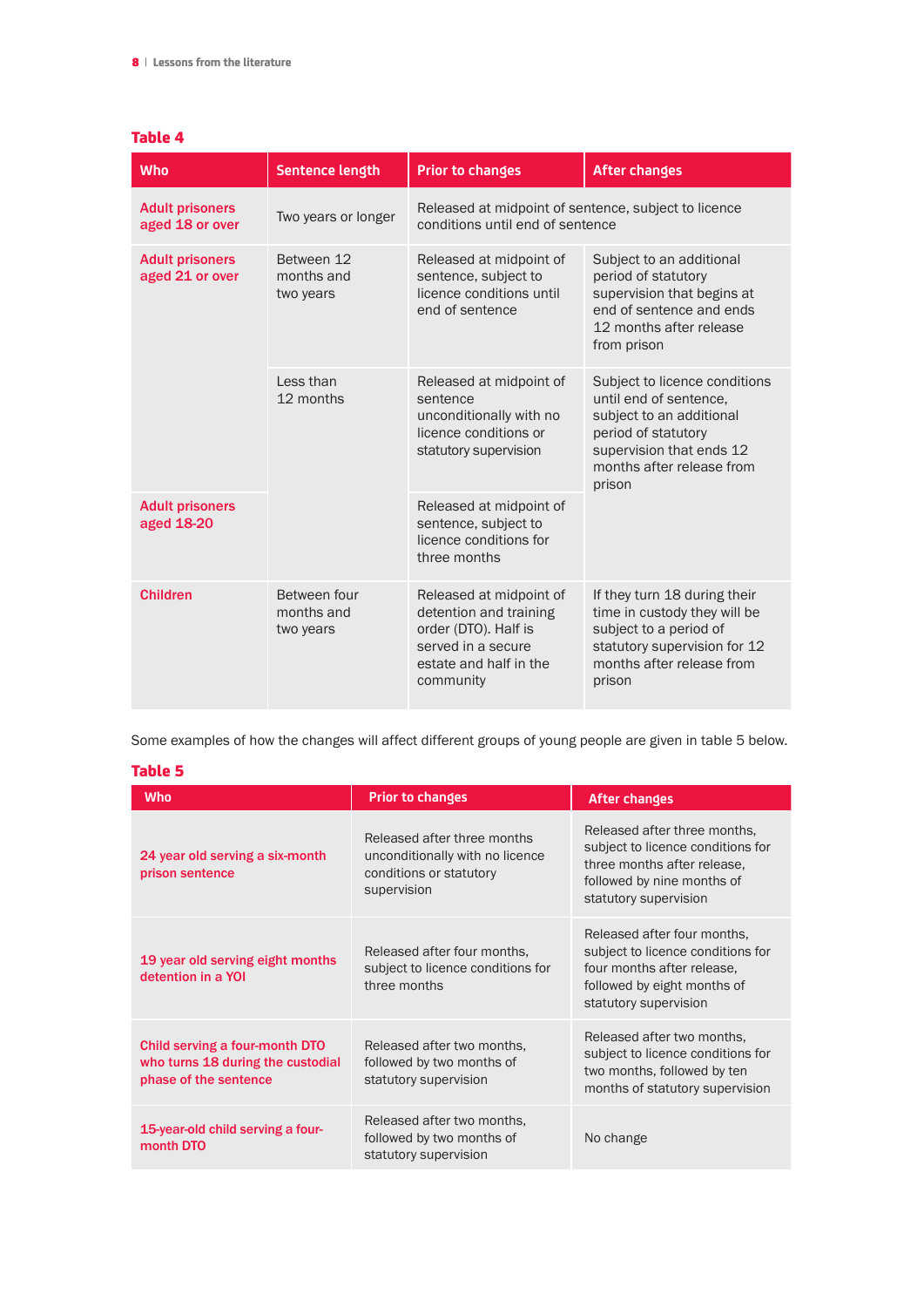The underlying intention of the legislative change is to ensure that young people (and adults) serving short-term custodial sentences receive a minimum period of resettlement support and there is evidence, outlined in the earlier literature review update (Bateman and Hazel, 2013a), that post-custody supervision can contribute to reduced recidivism. However, while the benefits of resettlement support for young people on their release to the community are relatively uncontentious, some commentators have argued that the compulsory nature of the provisions considerably extends the period during which young people are at risk of breach for non-compliance with conditions of supervision and potential return to custody (see for instance Prison Reform Trust, 2013). From a resettlement perspective, this poses something of a dilemma since the BYC literature review noted the prevalence of breach of licence conditions as one of the challenges for resettlement providers. There is, in other words, a tension between enhancing support to vulnerable young people leaving custody without increasing the risk of non-compliance and return to court and custody (Bateman et al, 2013).

In practice, guidance to youth offending teams (YOTs), the YJB implicitly recognises the challenge in the case of children who turn 18 during the custodial phase of a DTO. The guidance notes that:

The focus of the extended supervision will be on resettlement and support, not compulsion and YOTs should devise packages of support for over 18s which meet their needs, engage their interests and offer support which will contribute to their rehabilitation. Youth Justice Board, 2015b

However, the possibility of breach and a subsequent custodial episode as a consequence is acknowledged. In this context the guidance encourages practitioners to make every effort to explore potential reasons for non-compliance. Nevertheless, supervisors must consider initiating breach proceedings where:

- the failure to comply is indicative of a serious, gross, wilful or fundamental failure to comply or;
- a significant rise in the risk of serious harm or likelihood of re-offending is presented by the young adult.

Youth Justice Board, 2015b

## **Research findings**

#### The rate of complaints made by young people

The vulnerable nature of young people in custody is exacerbated by the fact that they appear less likely (as do women) to complain than the general prison population. Thus, during 2013/14, while children aged under 18 constituted 1% of all those in custody, they accounted for just 0.1% of complaints to the Prisons and Probation Ombudsman (PPO), indicating a significant underrepresentation (Prisons and Probation Ombudsman, 2015).

Research conducted by the PPO with focus groups in dedicated and split-site YOIs and STCs aimed to explore how young people currently resolve any grievances and why they may not make formal complaints. The most common immediate response from young people was that they would attempt to resolve potential complaints themselves, which frequently involved them 'kicking off' or venting their anger in other ways (Prisons and Probation Ombudsman, 2015). Children in STCs indicated that they might talk to custodial staff, but those based in YOIs were more likely to look to their YOT worker whom they regarded as being separate from the prison system, revealing a potential mistrust of the institution. Moreover, boys in YOIs solely for under 18s were more likely than their young adult counterparts to report positively on interactions with staff and particular reference was made to the benefits of having access to advocate services in these establishments. Nonetheless, there was a general perception that these services were focused on resettlement issues rather than for advocacy in relation to problems within the custodial establishment.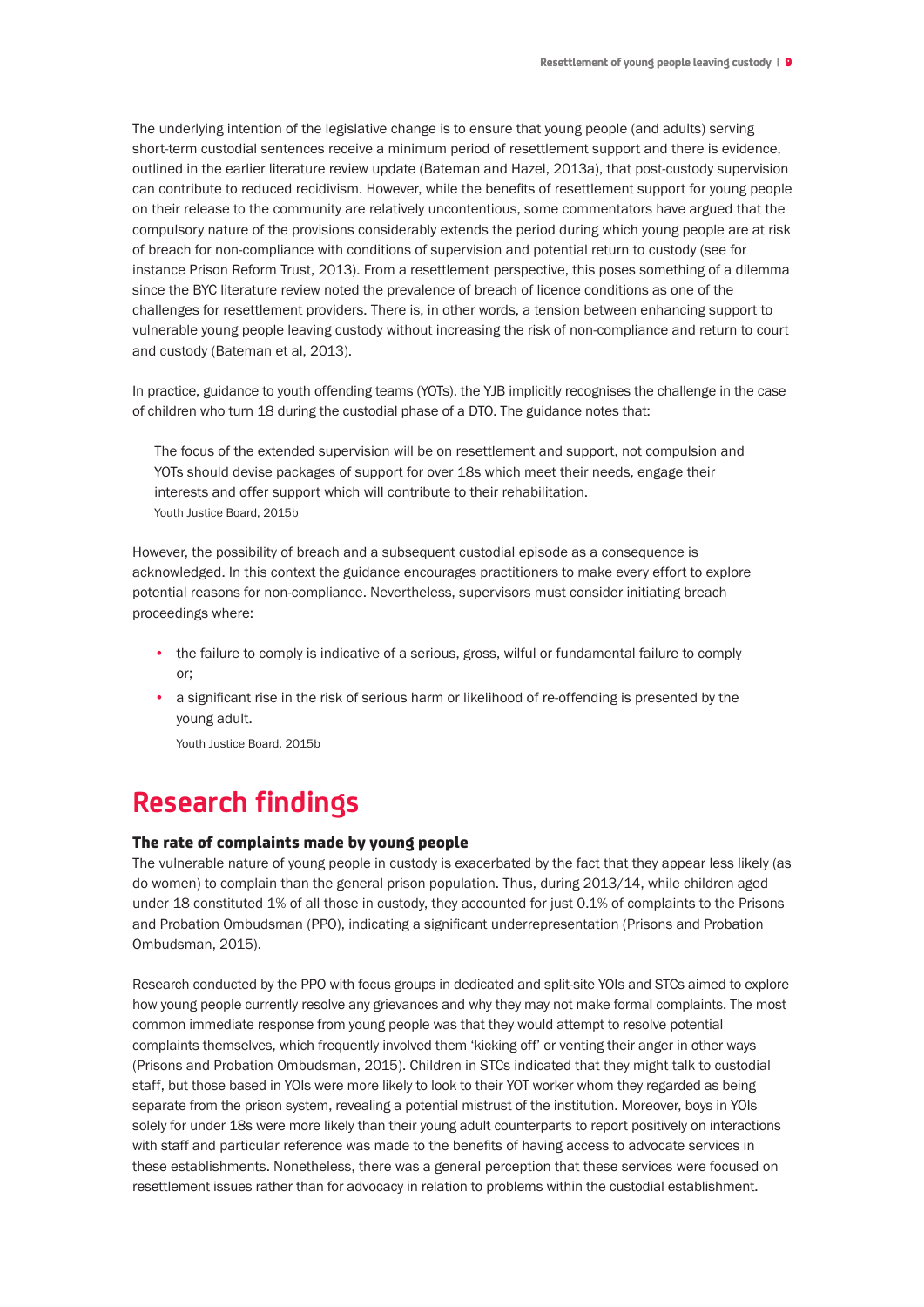Most participants were aware of the internal complaints procedures, although some did not appreciate that they had the right to appeal decisions. However, respondents across the board displayed a lack of confidence in the process and this perception was frequently based on previous negative experiences. The timescale for resolving issues was a particular feature since young people receive shorter sentences than their adult counterparts and may accordingly see less merit in a process if they might have been released before they receive a response. Young people were inclined to focus on immediate issues and were less likely to complain once something had blown over. Fear of reprisal frequently inhibited young people from making complaints and some were concerned that they might lose privileges as a consequence or that their complaint might influence decisions in relation to their release date. Some young people considered that, since custody was a punishment, they had effectively lost their right to be well treated, particularly if their grievance was relatively minor. Knowledge of the PPO function was considerably less widespread in comparison with procedures within the institution and few participants recalled the possibility of referring a complaint to the PPO being discussed at induction.

From a resettlement perspective, the lack of trust in the penal system explains the underrepresentation of complaints from young people and might be thought to impede the development of effective relationships with resettlement staff that is required for effective intervention (Bateman and Hazel, 2013b). The study conducted by the PPO also highlights the importance of advocacy services based both within and outside of the custodial environment in ensuring that young people consider that their concerns are listened to and fairly addressed; a prerequisite of meaningful engagement (Bateman and Hazel, 2013b).

#### Levels of disadvantage

A study of the experiences of children in the Northern Irish youth justice system provides an insight into the disadvantage suffered by most children deprived of their liberty for offending (McAlister and Carr, 2014). Many of the respondents viewed their term of incarceration as 'a period of respite' (McAlister and Carr, 2014) during which their basic welfare needs were met, thereby drawing attention to the fact that these were not being adequately met elsewhere. In interpreting this finding, it should be noted in this context that children deprived of their liberty in Northern Ireland are accommodated in the Woodlands Juvenile Justice Centre, a small establishment for 48 young people that, according to the Youth Justice Agency Custodial Services which manage the provision, has been:

designed to support positive interactions between staff and children within a safe and secure environment devoid of the expected features of a secure facility. Staff are empowered to utilize their skills in enabling young people to develop and achieve within an integrated 24 hour curriculum.

In terms of size and staff to child ratio, Woodlands Juvenile Justice Centre is accordingly closer to a SCH or a STC than a YOI.

While children experienced deprivation of liberty as a punishment in and of itself, they recognised that they had access to resources within the establishment that were not necessarily available to them in the community. One young person expressed the paradoxical nature of confinement by contrasting his desire for liberty, with a welcoming of the opportunity to become free from drugs, on the one hand, and with anxieties about whether he would have a place to live on release and whether he would be able to sustain abstinence in the community, on the other.

#### An unusual intervention: auricular acupuncture

If the youth custodial population as a whole is characterised by high levels of vulnerability, this is particularly true of children held in the Keppel Unit, a 48-bed high-dependency facility at Wetherby YOI, designed to provide an enhanced level of care and support to vulnerable boys aged between 15 and 18, over 95% of whom report some kind of substance misuse prior to incarceration (Townshend, 2014). One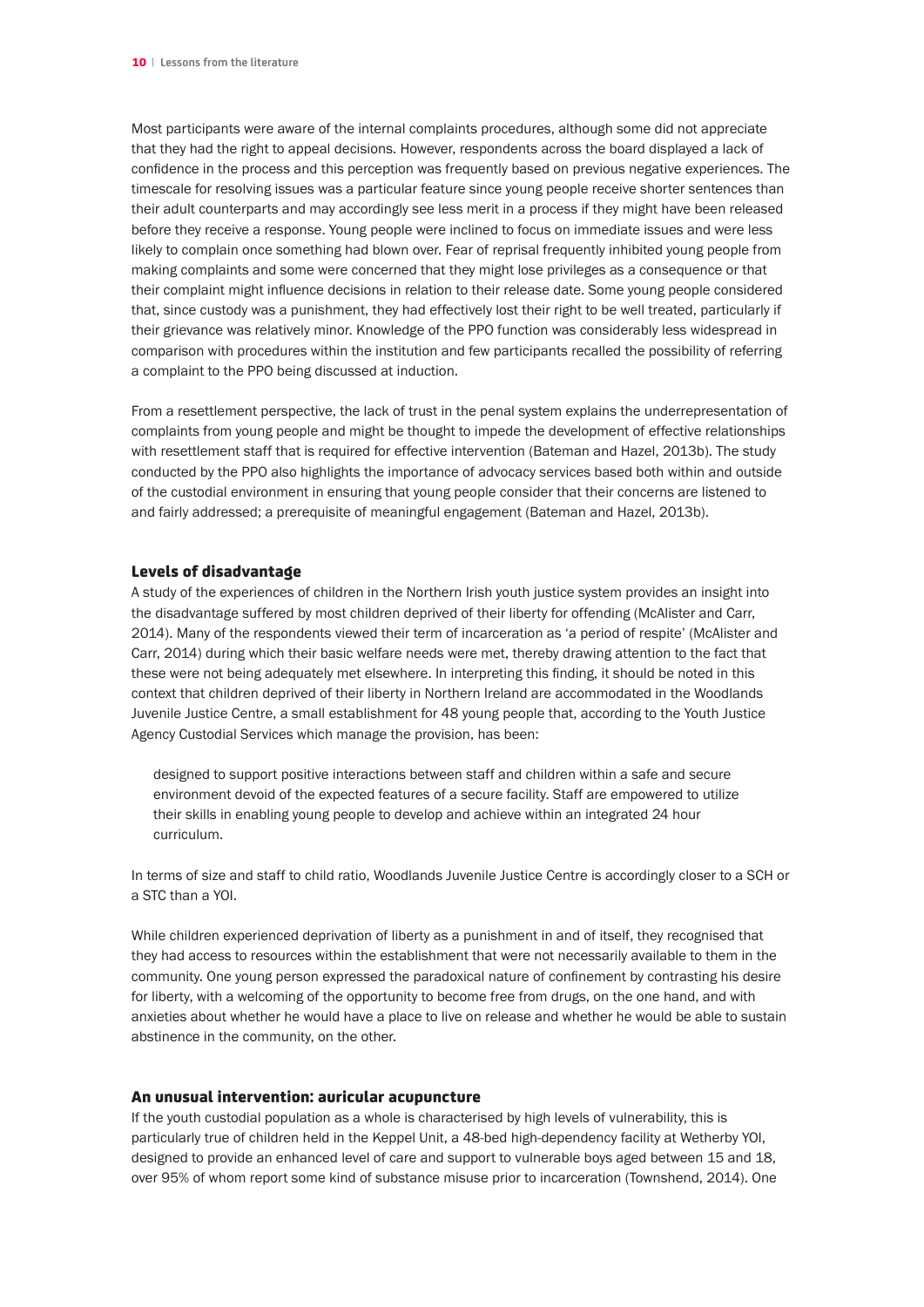of the less usual interventions delivered within the unit is auricular acupuncture, involving the insertion of fine needles into the ear, delivered as part of an integrated care planning approach, tailored to meet individual needs. Auricular acupuncture has traditionally been used within Western culture for people requiring support to reduce substance use, but its use has more recently been expanded to reduce stress, as a mechanism for reducing anxiety and to support relaxation among young people with behavioural disorders. Within the Keppel Unit, approximately a quarter of children are completing a programme of acupuncture at any one time, supported by a range of psychosocial interventions that run concurrently. The intervention is available to all, not just those with a substance dependency. The programme consists of six weekly 45-minute sessions.

A recently published evaluation, undertaken at the request of the governor of the Keppel Unit, is based on an analysis of self-assessment questionnaires filled in by 37 boys who had completed the programme (Townshend, 2014). The boys were asked to identify whether 13 issues had improved, stayed the same or worsened since having the treatment. At least one third of respondents reported improvements in all 13 issues. Moreover, as indicated in table 6, more than three quarters of children reported improvements in anxiety, craving for drugs and depression.

#### Table 6

**Improvements reported by boys aged 15-18 undergoing a programme of auricular acupuncture**

| <b>Issue</b>         | Percentage of children<br>reporting improvement |
|----------------------|-------------------------------------------------|
| Anxiety              | 84%                                             |
| Craving for drugs    | 83%                                             |
| Depression           | 77%                                             |
| Anger                | 72%                                             |
| Cravings for alcohol | 71%                                             |
| Concentration        | 69%                                             |
| Sleep                | 65%                                             |
| Relationships        | 57%                                             |
| Energy               | 52%                                             |
| Pain                 | 50%                                             |
| Appetite             | 40%                                             |
| Self-esteem          | 40%                                             |
| Confidence           | 35%                                             |

Townshend, 2014

Of the 33 respondents who rated the intervention in terms of how well it addressed their needs, the mean average rating was eight out of ten.

The evaluation showed that children who had taken part in the auricular acupuncture programme were less anxious and depressed and had reduced cravings for substances. They were also more receptive to resettlement services, and more prepared to contemplate making changes to their future which was likely to reduce the risk of non-compliance.

#### Resettlment services

The issue of breach is picked up in a joint thematic inspection of resettlement services for children, as one of a range of identified concerns (HM Inspectorate of Probation, 2015). Conducted by HM Inspectorate of Probation, the Care Quality Commission and Ofsted, the inspection tracked 29 children aged under 18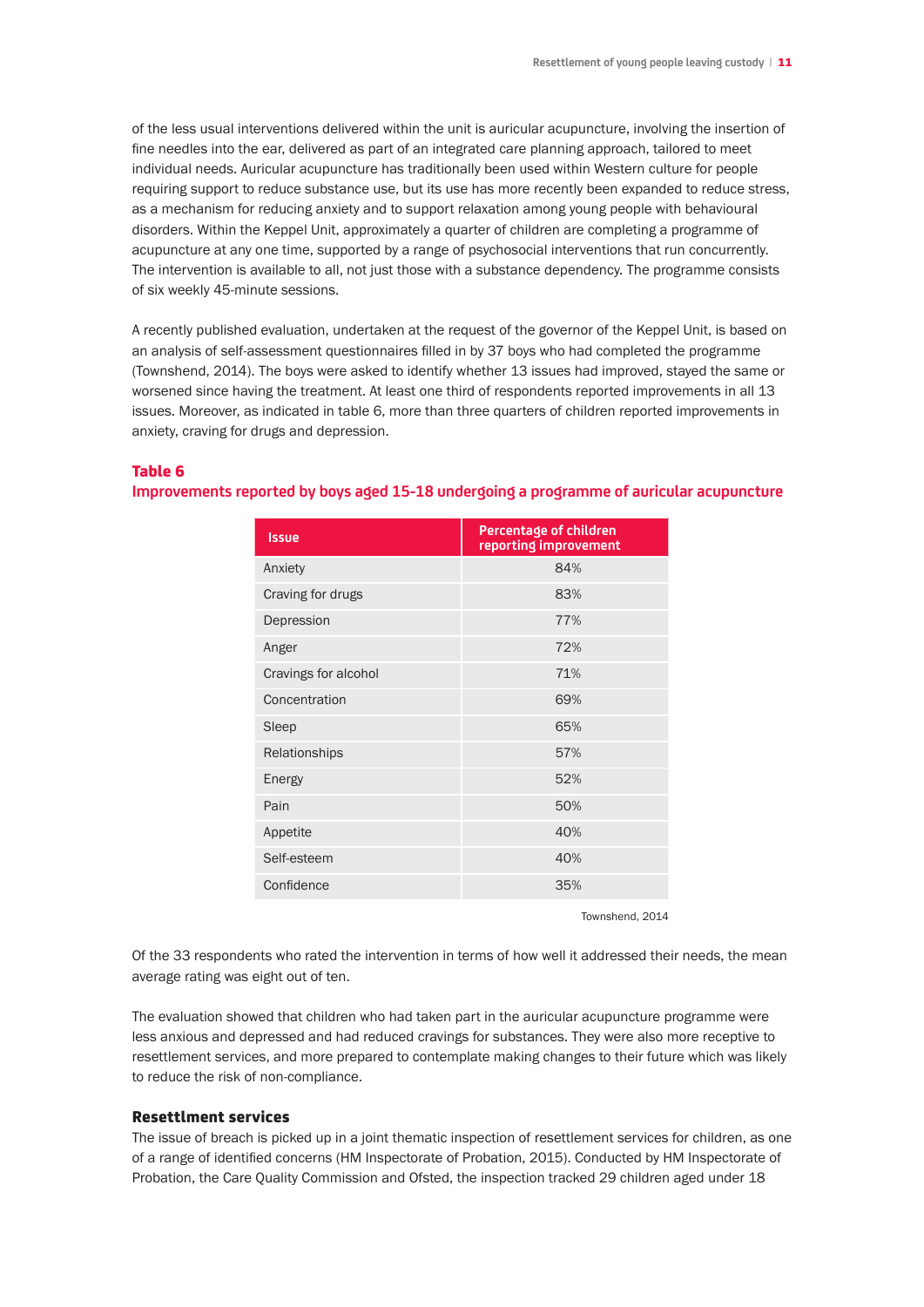from custody to the community, exploring the provision available to support their resettlement, and thereby offering an overview of the present state of resettlement in England. Just one quarter of this sample of children had fully complied with the expectations of post-custody supervision, five had been returned to custody as a consequence of breach proceedings and nearly half had been arrested for further offending, many within weeks of being released. The inspection team, while acknowledging the complexities associated with this population of young people, suggests that such poor outcomes should be understood, at least in part, as a product of weaknesses in the delivery of resettlement provision.

The inspection criteria were drawn explicitly from the existing evidence base on the resettlement of young people as outlined in BYC's literature review (Bateman et al, 2013) and earlier research conducted for the YJB (Hazel and Liddle, 2012). Accordingly, effective resettlement is predicated on the following:

- Custodial sentences should be regarded as a seamless whole wherein interventions within the custodial environment are future orientated, rather than focused on behaviour management, should take account of previous experience and achievements and anticipate what will happen to the child when he or she is released.
- Preparation for release should start at the initial point of deprivation of liberty (or before where custody is an anticipated outcome) and community services which meet the individual needs of the child should be in place and coordinated well in advance of release.
- Release on temporary licence (ROTL) should be an integral part of preparing for the transition back to the community and should be used to help young people plan for their future.
- Successful desistance from offending is a process that involves the child 'thinking about themselves differently' (HM Inspectorate of Probation, 2015). Effective resettlement involves, at least in part, promoting that shift in identity and should 'involve all adults working with the child at every interaction, believing in them and reinforcing to them that life can be different' (HM Inspectorate of Probation, 2015).

Assessed against this template, while there were some examples of good practice within the secure estate (and in this regard STCs fared much better than YOIs) and from YOTs, this was the exception, and the findings of the inspection could not be considered encouraging.

Formal processes were in place that could in principle facilitate seamless resettlement provision, but they were frequently regarded as 'tick box' exercises that could accordingly become an obstacle to good practice. For instance, national standards oblige YOTs and custodial staff to 'ensure that resettlement planning takes place from the beginning of the sentence'. A meeting is required within ten days of admission to custody to agree a plan that draws on existing assessments, 'builds upon strengths in the young person's life, including those who will be supporting his or her resettlement into the community' and 'contains actions to address resettlement/transfer issues in accordance with identified resettlement needs and opportunities' (Youth Justice Board, 2013). However, the inspection found that, in most cases, children did not know they had a sentence plan or were unaware of its contents. Planning within the institution tended to focus on constructive activities and managing the child's behaviour while they were in detention. Conversely, much community provision took no account of interventions delivered in custody. YOT staff were not sufficiently active during the custodial phase of the sentence and rarely visited the child between formal planning meetings. Hardly any plans 'contained objectives recognisable as specifically relating to the individual child' and they tended instead to be tailored to fit what was readily available within the establishment (HM Inspectorate of Probation, 2015).

There was considerable distrust – and consequently a lack of communication – between YOT caseworkers and their equivalents within the secure estate, leading in some instances to an acceptance that accommodation would not be arranged within necessary timescales or that education, training or employment (ETE) would not be in place by the time of release. As the report puts it, 'neither set of staff seemed prepared to challenge each other on behalf of the child' (HM Inspectorate of Probation, 2015). Nor was this necessarily a resource issue, linked to staff shortages – in the case of one child 17 different professionals were counted. The problem was that practitioners were often not clear of their own and others' roles, and in some cases they were not known to the child.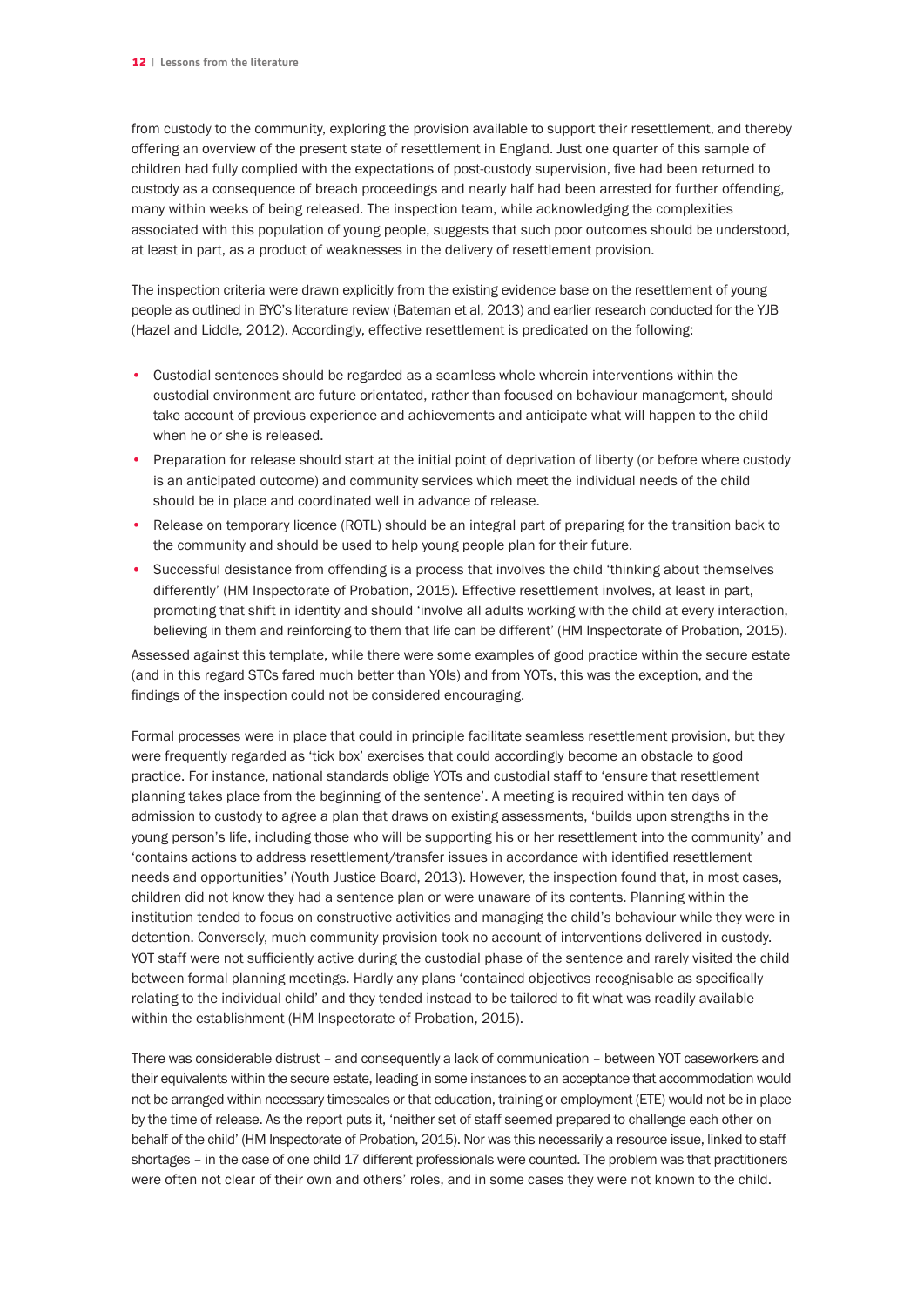The inspection cites 'numerous examples' (HM Inspectorate of Probation, 2015) of children not knowing where they were going to live until shortly before their release, including six children who were looked after by the local authority. The lack of a definite address made other forms of planning extremely difficult, so that arrangements for ETE, support for emotional or mental health and substance misuse interventions could not be arranged. There were tentative plans for a number of children to take up educational provision but none had attended interviews or visited the college and few had submitted applications prior to release.

In this context, it was disappointing that 'even in the best' planning meetings there was little sense that children were encouraged to be actively engaged in working towards identified future goals. Moreover, given the poor performance of professional agencies against the standards, it was telling that:

while every meeting that we saw held the child to account, we saw none that held professionals to account where there had been a lack of action or progress on their part. HM Inspectorate of Probation, 2015.

National standards require that planning should include:

consideration of, and progress towards, suitability for the DTO early release scheme, home detention curfew, Release on Temporary Licence (ROTL), Parole, and release on licence. Youth Justice Board, 2013.

However, just two of the 29 children in the sample had been granted ROTL or (within STCs) mobility. There was no evidence of work to prepare children or their families or carers for the emotional impact of release, which BYC research suggests can be considerable (Bateman and Hazel, 2015). Frequently, there was little explicit acknowledgement or understanding demonstrated on the part of professionals of the impact of forced separation from families and friends on the children deprived of their liberty. As one young person quoted in the inspection report put it:

Nobody has talked to me about when I get out. Apart from people on the wing and they just say 'Get your head down and stay away from your friends'…The YOT worker mentioned in a review that it will be different for me [but that's all]. HM Inspectorate of Probation, 2015.

The above shortcomings tended to undermine the potential to help promote a shift in identity among the children in receipt of resettlement services, and were reflected in the poor outcomes recorded. Almost three quarters of children did not maintain ETE and in more than two thirds of cases, there was no improvement in the child's emotional wellbeing. As the authors put it:

The combination of a lack of suitable, settled and supported accommodation; a deficiency in the services to meet mental health and substance misuse issues and an absence of meaningful ETE or other constructive activities did not give them an opportunity to make a success of that transition. On the contrary, it made it more likely that they would fail. HM Inspectorate of Probation, 2015.

The inspection report contains a wide range of recommendations for different agencies. They include a provision for the YJB to provide accommodation retainers, where necessary, for at least two months prior to the earliest release date; amending the procedures so that eligible children leaving custody are able to receive benefits on the day of release; and a shift in the default, risk-averse, position so that ROTL is a routine part of resettlement rather than an exception.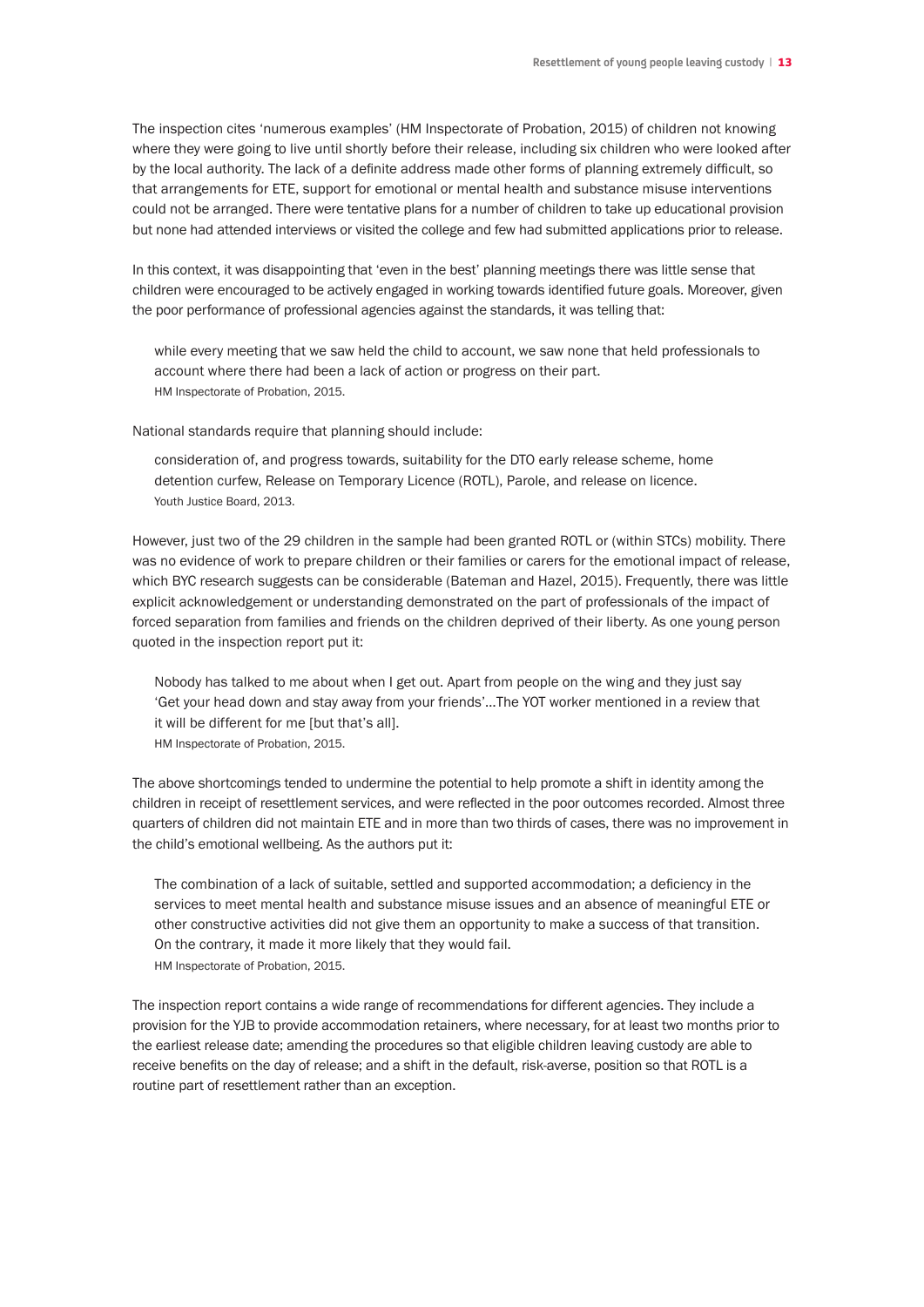## **References**

Abrams F (2015) *Lack of places warning in secure children's homes* BBC News (Accessible at http://www.bbc. co.uk/news/education-31659495)

Baroness Young (2014) *Improving outcomes for young black and/or Muslim men in the criminal justice system* London: Barrow Cadbury Trust

Bateman T (2012) 'Who pulled the plug? Towards an explanation of the fall in child imprisonment in England and Wales' *Youth Justice* 12(1) pp36-52

Bateman T (2014) *Children in conflict with the law: an overview of trends and developments – 2013* London: National Association for Youth Justice

Bateman T and Hazel N (2013a) *Resettlement of young people leaving custody: lessons from the literature leaving custody. Update: October 2013* London: Beyond Youth Custody

Bateman T and Hazel N (2013b) *Engaging young people in resettlement: research report* London: Beyond Youth **Custody** 

Bateman T and Hazel N (2014a) *Resettlement of young people leaving custody: lessons from the literature leaving custody*. *Update: August 2014* London: Beyond Youth Custody

Bateman T and Hazel N (2014b) *Resettlement of young people leaving custody: lessons from the literature leaving custody. Update: March 2014* London: Beyond Youth Custody

Bateman T and Hazel N (2014c) *Resettlement of girls and young women: research report* London: Beyond Youth **Custody** 

Bateman T and Hazel N (2015) *Custody to community: how young people cope with release* London: Beyond Youth Custody

Bateman T, Hazel N and Wright S (2013) *Resettlement of young people leaving custody: lessons from the literature* London: Beyond Youth Custody

Great Britain (2014) *Offender Rehabilitation Act 2014* Elizabeth II: Chapter 2 London: The Stationery Office

Great Britain (2015) *Criminal Justice and Courts Act 2015* Elizabeth II: Chapter 11 London: The Stationery Office

Hansard (2015) *Criminal Justice and Courts Bill* House of Lords: 21 January 2015 Column 1333

Hayes, D (2015) *YJB considers police presence at troubled Feltham YOI* Children and Young People Now (Accessible at http://www.cypnow.co.uk/cyp/news/1149120/yjb-considers-police-presence-troubled-felthamyoi)

Hazel N and Liddle M (2012) *Resettlement in England and Wales: key policy and practice messages from research* London: Youth Justice Board

HM Chief Inspector of Prisons (2014) *Annual Report 2013-14* London: HMIP

HM Inspectorate of Probation (2015) *Joint thematic inspection of resettlement services to children by youth offending teams and partner agencies* London: HM Inspectorate of Probation

House of Commons Justice Committee (2015) *Prisons: planning and policies. Ninth Report of Session 2014-15* London: House of Commons

Howard League (2012) *Future insecure: secure children's homes in England and Wales* London: Howard League for Penal Reform

Inquest and Transition to Adulthood (2015) *Stolen lives and missed opportunities: the deaths of young adults and children in prison* London: Inquest

McAlister S and Carr N (2014) 'Experiences of youth justice: youth justice discourses and their multiple effects' *Youth justice* 14(3) pp.241-244

Ministry of Justice (2012) *Women prisoners Ministry of Justice* (Accessible at http://www.justice.gov.uk/ offenders/types-of-offender/women)

Ministry of Justice (2013) *Transforming youth custody: putting education at the heart of detention* London: The Stationery Office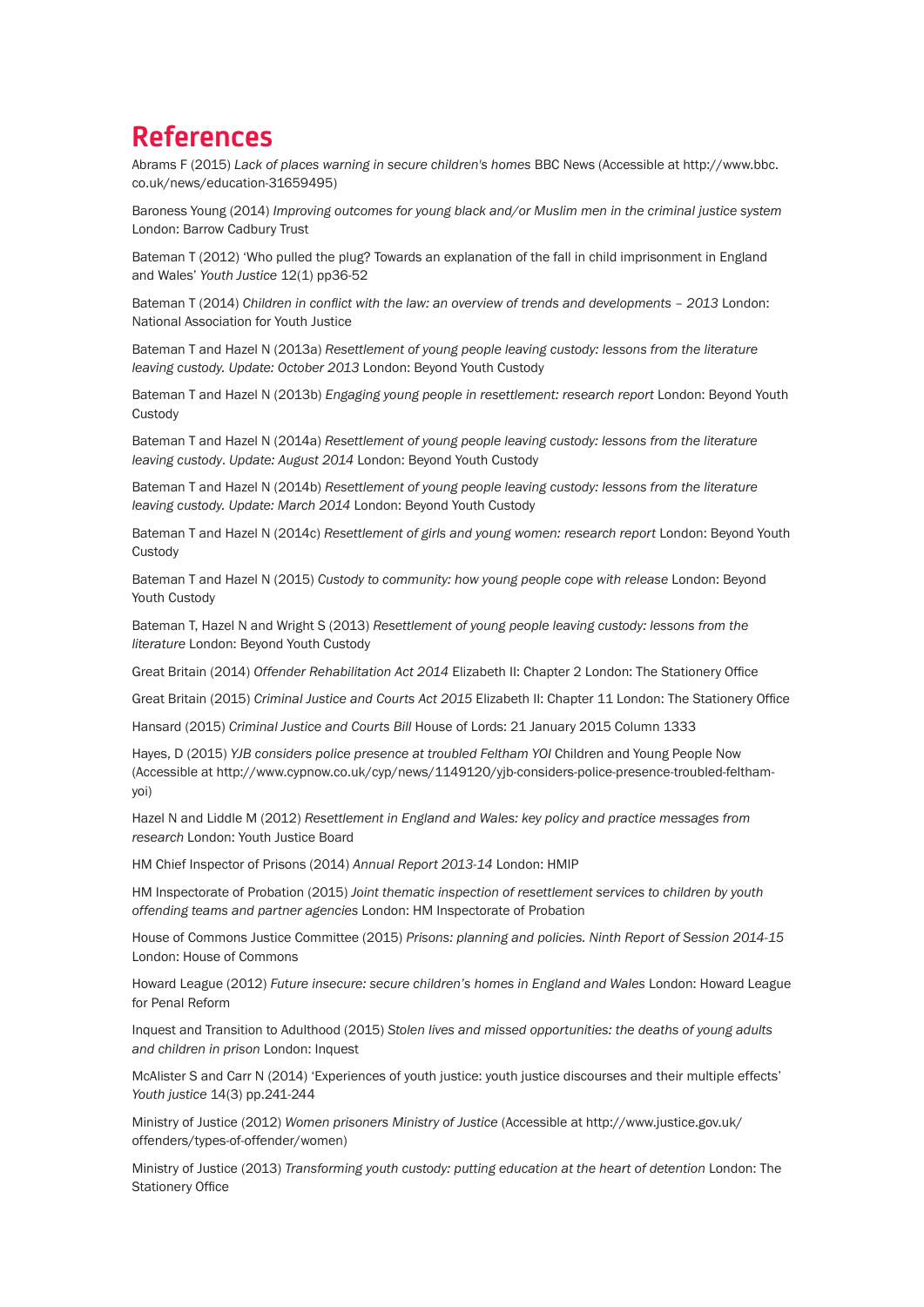Ministry of Justice (2014) *30 hours education a week for young offenders* Ministry of Justice (Accessible at https://www.gov.uk/government/news/30-hours-education-a-week-for-young-offenders)

Ministry of Justice (2015a) *Population bulletin: weekly 20 March 2015* London: Ministry of Justice

Ministry of Justice (2015b) *Youth custody report: January 2014* London: Ministry of Justice

Ministry of Justice (2015c) *Prison population: 31 December 2013 to 31 December 2014* London: Ministry of Justice

Ministry of Justice (2015d) *Prison population: 31 December 2012 to 31 December 2013* London: Ministry of **Justice** 

Prime R (2014) *Children in custody 2013-14: An analysis of 12-18-year-olds' perceptions of their experience in secure training centres and young offender institutions* London: HMIP

Prison Reform Trust (2013) *Offender Rehabilitation Bill* House of Lords second reading: Monday 20 May London: Prison Reform Trust

Prison Reform Trust (2014) *Bromley Briefings Prison Factfile* London: Prison Reform Trust

Prisons and Probation Ombudsman (2015) *Why do women and young people in custody not make formal complaints?* London: Prisons and Probation Ombudsman

Puffett N (2015) *Self-harm, restraint and assaults in youth custody hit five-year* Children and Young People Now (Accessible at http://www.cypnow.co.uk/cyp/news/1149404/self-harm-restraint-assaults-youth-custody-hit)

Spurr M (2014) *Oral evidence to the Justice Committee: Prisons: planning and policies*, *Tuesday 2 December 2014* London: House of Commons

Timpson E (2015) *Commissioning welfare placements in secure children's homes: Letter to David Simmonds, Chair of the Children and Young People Board, Local Government Association and Alan Wood, President, Association of Director of Children Services, 11 March 2015* London: Department for Education

Townshend D (2014) *An evaluation of auricular acupuncture on the Keppel Unit* (Accessible at: http://www. justice.gov.uk/downloads/youth-justice/effective-practice-library/acupuncture-evaluation.pdf)

Travis A (2015) *Britain's first titan-sized prison gets green light* Guardian (Accessible at http://www.theguardian. com/society/2015/mar/27/britains-first-titan-sized-prison-gets-green-light)

Youth Justice Agency Custodial Services *The New Juvenile Justice Centre for Northern Ireland* Youth Justice Agency Custodial Services (Accessible at http://www.youthjusticeagencyni.gov.uk/custodial\_services/the\_new\_ juvenile\_justice\_centre\_for\_ni/)

Youth Justice Board (2013) *National Standards for Youth Justice Services April 2013* London: Youth Justice Board

Youth Justice Board (2014a) *Annual report and accounts 2013/14* London: Youth Justice Board

Youth Justice Board (2014b) *YJB to withdraw from Hassockfield STC and Hindley YOI* London: Youth Justice Board (Accessible at https://www.gov.uk/government/news/yjb-to-withdraw-from-hassockfield-stc-and-hindley-yoi)

Youth Justice Board (2015a) *Youth justice statistics 2013/14: England and Wales* London: Ministry of Justice

Youth Justice Board (2015b) *Extended supervision: practice note for youth offending teams London: Youth* Justice Board